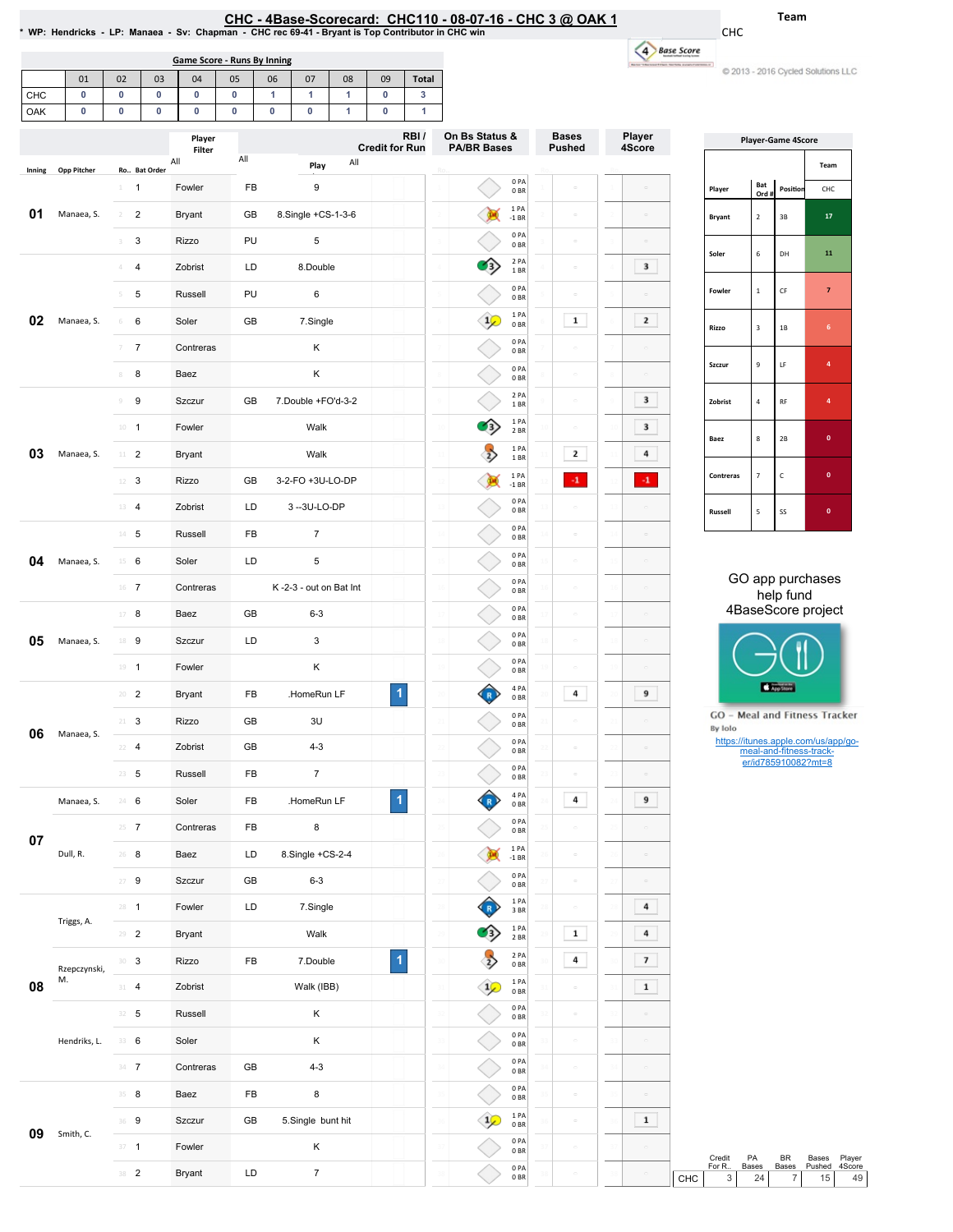|                    |                 |      |                         |              | ' u ^ } Œr Zuv• C/vv]vP |                 |                      |                              |                         |                |                                                                             |                 |         |                                             |                                                |             |                                               |                                |
|--------------------|-----------------|------|-------------------------|--------------|-------------------------|-----------------|----------------------|------------------------------|-------------------------|----------------|-----------------------------------------------------------------------------|-----------------|---------|---------------------------------------------|------------------------------------------------|-------------|-----------------------------------------------|--------------------------------|
|                    | ìí              |      | ìî                      | ÌΪ           | ìð                      | ìñ              | ìò                   | ìó                           | ìô                      | ìõ             | d}šo                                                                        |                 |         |                                             |                                                |             |                                               |                                |
| $8 + 8$<br>$2$ \$. |                 |      |                         |              |                         |                 |                      |                              |                         |                |                                                                             |                 |         |                                             |                                                |             |                                               |                                |
|                    |                 |      |                         |              |                         |                 |                      |                              |                         |                |                                                                             | 2 Q%V 6 VDWXV   | %DVHV   | 3 O NHJ                                     |                                                |             |                                               |                                |
|                    |                 |      |                         |              | Wo Ç Œ<br>&još Œ        |                 | $\pmb{\circledcirc}$ |                              |                         | & UHGLWIRU5 XQ | $5\%$                                                                       | 3\$ %5 %DVHV    | 3 XVKHG | 6FRUH                                       |                                                |             | WoÇOE u ð^}Œ                                  |                                |
| /vv]vP K‰WjšZ0E    |                 |      |                         | Z}XX ŠKOE C  | $\pmb{\circledcirc}$    |                 |                      | WoÇ                          | $\pmb{\circledcirc}$    |                |                                                                             | i W             |         |                                             |                                                |             |                                               | d u                            |
|                    |                 |      |                         |              | ) RZ ONU                |                 | ) %                  |                              |                         |                |                                                                             | i Z             |         |                                             | Wo Ç Œ                                         | š<br>KŒ.    | ۷ÿ•]Ÿ}                                        | $^\circ$                       |
|                    | D v UX          |      | -î                      |              | %UDQW                   |                 | $*$ %                | 6 IQUOH & 6                  |                         |                |                                                                             | í W<br>rí Z     |         |                                             | 0Ç vš                                          | î           | $\ddot{\text{I}}$                             | íó                             |
|                    |                 |      | $\top$                  |              | $5 \text{ H}$ R         |                 | 38                   |                              |                         |                |                                                                             | i W<br>$i$ Z    |         |                                             | $^{\wedge}$ } o Œ                              | ò           |                                               | ii.                            |
|                    |                 |      | ð                       |              | $=$ REUMV               |                 | $\prime$ .           | ' RXE®                       |                         |                |                                                                             | îW<br>$i$ Z     |         |                                             |                                                |             | $\overline{ }$                                |                                |
|                    |                 |      | ñ                       |              | 5 XVMO                  |                 | 38                   |                              |                         |                |                                                                             | i W<br>$i$ Z    |         |                                             | &}ÁoOE                                         | í.          | &                                             | ó                              |
|                    | D v             | UVX. | ò                       |              | 6 ROIU                  |                 | $*$ %                |                              | $61QJ$ $\Theta$         |                |                                                                             | i W<br>$i$ Z    |         |                                             |                                                |             |                                               |                                |
|                    |                 |      | ó                       |              | & ROWHUDV               |                 |                      | $\sim$                       |                         |                |                                                                             | i W             |         |                                             | zjì ì }                                        | ï.          | $\mathbf{r}$                                  |                                |
|                    |                 |      |                         |              |                         |                 |                      |                              |                         |                |                                                                             | i Z<br>i W      |         |                                             | $\lambda$ i <sub>µ</sub> $\Omega$ <sub>E</sub> | õ           | $\mathcal{A}% _{0}=\mathcal{A}_{\mathrm{CL}}$ | $\delta$                       |
|                    |                 |      | ô                       |              | %DH                     |                 |                      | $\cdot$                      |                         |                |                                                                             | $i$ Z<br>îW     |         |                                             |                                                |             |                                               |                                |
|                    |                 |      | õ                       |              | 6] FJ XU                |                 | * $%$                | $'$ RXECH $)$ 2 G            |                         |                |                                                                             | $i$ $z$         |         |                                             | $\bullet$ } Opš                                | ð           | Z&                                            | $\delta$                       |
|                    |                 |      | fi.                     |              | ) RZ ONU                |                 |                      | $:$ DON                      |                         |                |                                                                             | i W<br>$i$ $z$  |         |                                             | Ĵ.                                             | ô           | $\hat{I}$                                     | $\mathbf{I}$                   |
|                    | D v UX          |      | $-11$                   |              | <b>%UDOW</b>            |                 |                      | : DON                        |                         |                |                                                                             | í W<br>$i$ Z    |         |                                             |                                                |             |                                               |                                |
|                    |                 |      | íî                      |              | 54]R                    |                 | * $%$                |                              | $28/2$ 3                |                |                                                                             | íW<br>rí Z      |         |                                             | } všOEOE                                       | ó           |                                               | $\mathbf{1}$                   |
|                    |                 |      | íï                      |              | $=$ REUMV               |                 | $\prime$ .           |                              | $8/2$ $3$               |                |                                                                             | i W<br>i Z      |         |                                             | $Z\mu$ <sup>*</sup> $\omega$                   | ñ           | $\mathsf{w}$                                  | $\mathbf{a}$                   |
|                    |                 |      | íð                      |              | 5 XVVHO                 |                 | ) %                  |                              |                         |                |                                                                             | i W<br>i Z      |         |                                             |                                                |             |                                               |                                |
|                    | D v             | ሁX   | íñ                      |              | 6 ROIU                  |                 | $\prime$ .           |                              |                         |                |                                                                             | i W             |         |                                             |                                                |             |                                               |                                |
|                    |                 |      |                         |              |                         |                 |                      |                              |                         |                |                                                                             | i Z<br>i W      |         |                                             |                                                |             |                                               | * 2 DSS SXUFKDVHV              |
|                    |                 |      | íò                      |              | & ROWHUDV               |                 | $\mathcal{L}$        |                              | RXWRQ%DWQW              |                |                                                                             | $i$ Z<br>i W    |         |                                             |                                                |             | KHOS IXOG                                     | <b>YDVH6 FRUH SURWIFW</b>      |
|                    |                 | íó   |                         | %DH          |                         | $*$ %           |                      |                              |                         |                | $i$ Z                                                                       |                 |         |                                             |                                                |             |                                               |                                |
|                    | D v UX          |      | íô                      |              | 6] FJ XU                |                 | $\prime$ .           |                              |                         |                |                                                                             | i W<br>i Z      |         |                                             |                                                |             |                                               |                                |
|                    |                 |      | íõ                      |              | ) RZ ONU                |                 |                      | $\sim$                       |                         |                |                                                                             | i W<br>i Z      |         |                                             |                                                |             |                                               |                                |
|                    |                 |      | îì                      |              | <b>%UDOW</b>            |                 | ) %                  | $+RP$ H <sub>5</sub> $XQ/$ ) |                         |                |                                                                             | ðW<br>$i$ Z     |         |                                             |                                                |             |                                               |                                |
|                    |                 |      | îí                      |              | $5 \,\sharp$ ] $R$      |                 | $*$ %                | 8                            |                         |                |                                                                             | i W<br>i Z      |         |                                             |                                                |             |                                               |                                |
|                    | D v UX          |      |                         |              | $=$ REUMV               |                 | $*$ %                |                              |                         |                |                                                                             | i W<br>ìZ       |         |                                             |                                                |             | PHDCDCG ILMOHAV WIDEN                         | KWOSV LWACH VDSSOH FRP XVDSSJR |
|                    |                 |      | îï                      |              | 5 XVVHO                 |                 | ) %                  |                              |                         |                |                                                                             | ìW<br>i Z       |         |                                             |                                                | <b>HUIG</b> |                                               | <u>"PW</u>                     |
|                    | Dv UX i         |      |                         |              | 6 ROHU                  |                 | ) %                  | $+RP$ H <sub>5</sub> $XQ/$ ) |                         |                |                                                                             | ðW              |         |                                             |                                                |             |                                               |                                |
|                    |                 |      |                         |              |                         |                 |                      |                              |                         |                |                                                                             | $i$ Z<br>ìW     |         |                                             |                                                |             |                                               |                                |
|                    |                 |      | îñ                      |              | & ROWHUDV               |                 | ) %                  |                              |                         |                |                                                                             | i Z<br>í W      |         |                                             |                                                |             |                                               |                                |
|                    | $\mu$ ot $\chi$ |      | îò                      |              | %DHJ                    |                 | $\prime$ .           | 6 Q O 0 4 6                  |                         |                |                                                                             | rí Z            |         |                                             |                                                |             |                                               |                                |
|                    |                 |      | îó                      |              | 6] FJ XU                |                 | $*$ %                |                              |                         |                |                                                                             | i W<br>i Z      |         |                                             |                                                |             |                                               |                                |
|                    | dQEP U X        |      | îô                      |              | ) RZ ONU                |                 | $\mathcal{F}^{\ast}$ | $61QJ$ $\Theta$              |                         |                |                                                                             | í W<br>$i$ Z    |         |                                             |                                                |             |                                               |                                |
|                    |                 |      | ÎÕ                      |              | <b>%UDOW</b>            |                 |                      | $:$ DON                      |                         |                |                                                                             | i W<br>î Z      |         |                                             |                                                |             |                                               |                                |
|                    | ZÌ ‰Ì Cૂ/∙I ]U  |      | $\mathbb{H}_\mathbb{R}$ |              | 5 L ] R                 |                 | ) %                  | ' RXE®                       |                         |                |                                                                             | îW<br>i Z       |         |                                             |                                                |             |                                               |                                |
|                    | DX              |      | ΪĹ                      |              | $=$ REUMV               |                 |                      | $:$ DON $,$ %%               |                         |                |                                                                             | i W<br>$i$ $z$  |         |                                             |                                                |             |                                               |                                |
|                    |                 |      | ΪÎ                      |              | 5 XVMO                  |                 |                      |                              |                         |                |                                                                             | i W             |         |                                             |                                                |             |                                               |                                |
|                    |                 |      |                         |              |                         |                 |                      | $\sim$                       |                         |                |                                                                             | $i \, z$<br>i W |         |                                             |                                                |             |                                               |                                |
|                    | , v O)E∙U⊳X ⊺⊺  |      |                         |              | 6 ROHU                  |                 |                      | $\sim$                       |                         |                |                                                                             | ìZ<br>i W       |         |                                             |                                                |             |                                               |                                |
|                    |                 |      | ïð                      |              | & ROWHUDV               |                 | $*$ %                |                              |                         |                |                                                                             | $i$ $z$         |         |                                             |                                                |             |                                               |                                |
|                    |                 |      | ïñ                      |              | %DHJ                    |                 | ) %                  |                              |                         |                |                                                                             | i W<br>i Z      |         |                                             |                                                |             |                                               |                                |
|                    |                 |      | ïò                      |              | 6] FJ XU                |                 | $*$ %                |                              | <b>6 IQJOH EXQVKIIV</b> |                |                                                                             | i W<br>$i$ Z    |         |                                             |                                                |             |                                               |                                |
|                    | ^u ]šZU X       |      | ΪÓ                      |              | ) RZ ONU                |                 |                      | $\epsilon$                   |                         |                |                                                                             | i W<br>$i \, z$ |         |                                             |                                                |             |                                               |                                |
|                    |                 | ïô   |                         | <b>%UDQW</b> |                         | $\mathcal{F}^*$ |                      |                              |                         |                | $\begin{array}{c} \text{i} \ \text{W} \\ \text{i} \ \ \text{Z} \end{array}$ |                 |         | &UHGLW 3\$<br>RU5 %DMHV<br>) RU5<br>$8 + 8$ |                                                | %5<br>%DVHV | %DMHV 300AH<br>3XWHG 6FRU                     |                                |

8+8 %DVH6FRU+FDUG & +8<br>3+ HOGUFN /30DODHD 6Y&KDSPDQ & +& U+F %UDQWV7RS&RQMUEXMRULQ& +& ZLQ

d u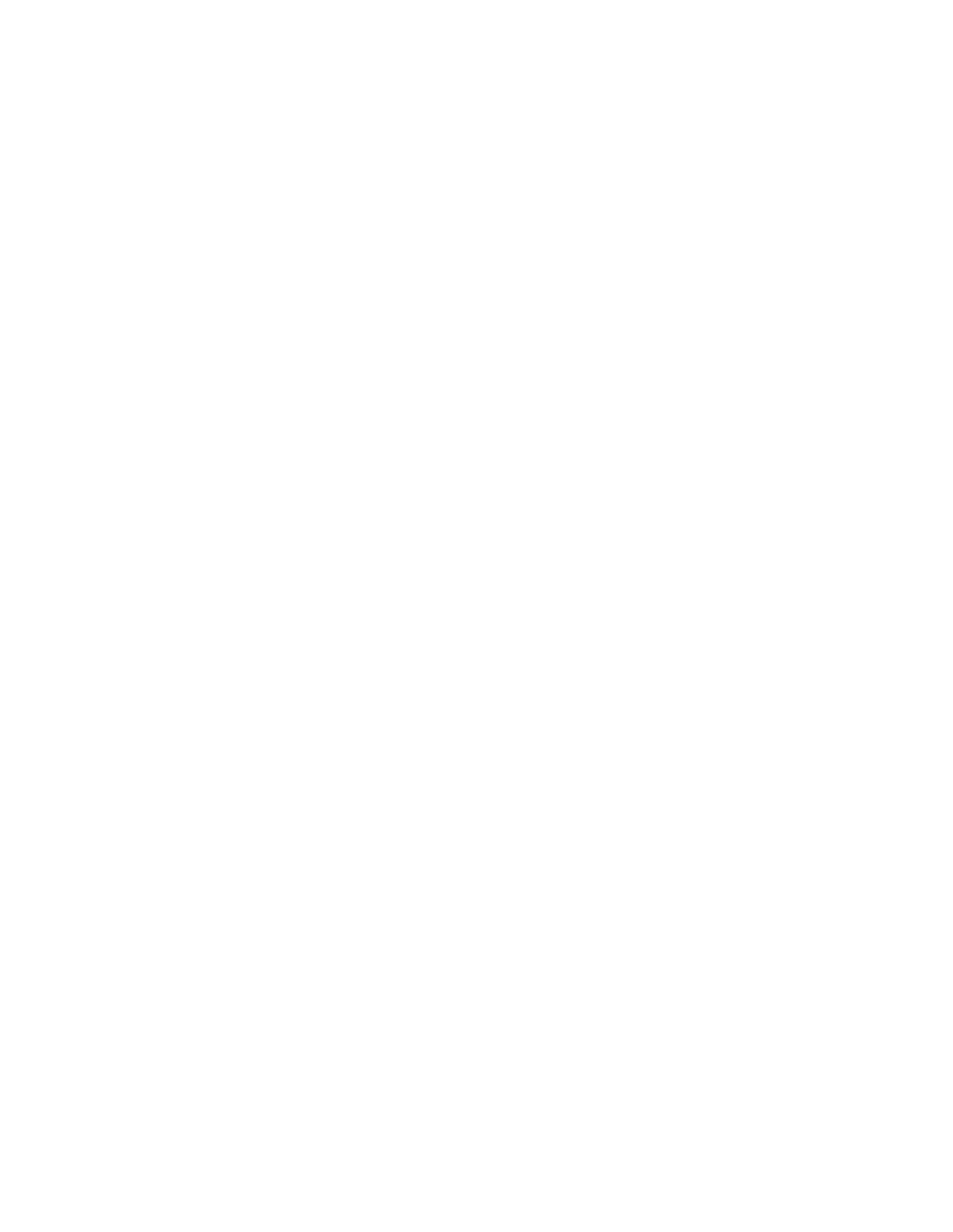### CHC-4Base-Scorecard:CHC110-08-07-16-CHC3@ OAK1 \*WP:Hendricks-LP:Manaea-Sv:Chapman-CHCrec69-41-BryantisTopContributorinCHCwin



|                | CHC - 4BaseScore - Player 4Score by Batting Order<br>CHC110 - 08-07-16 - CHC 3 @ OAK 1<br>WP: Hendricks - LP: Manaea - Sv: Chapman - CHC rec 69-41 - Bryant is Top Contributor in CHC win |                        |                |                |   |                |                  |    |                |           |   |
|----------------|-------------------------------------------------------------------------------------------------------------------------------------------------------------------------------------------|------------------------|----------------|----------------|---|----------------|------------------|----|----------------|-----------|---|
|                |                                                                                                                                                                                           |                        |                |                |   |                | <b>Bat Order</b> |    |                |           |   |
| Player         | Team                                                                                                                                                                                      | Position               | $\mathbf{1}$   | $\overline{2}$ | 3 | $\overline{4}$ | 5                | 6  | $\overline{7}$ | 8         | 9 |
| <b>Bryant</b>  | CHC                                                                                                                                                                                       | 3B                     |                | 17             |   |                |                  |    |                |           |   |
| Soler          | CHC                                                                                                                                                                                       | DH                     |                |                |   |                |                  | 11 |                |           |   |
| Fowler         | CHC                                                                                                                                                                                       | $\mathsf{C}\mathsf{F}$ | $\overline{7}$ |                |   |                |                  |    |                |           |   |
| <b>Rizzo</b>   | CHC                                                                                                                                                                                       | 1B                     |                |                | 6 |                |                  |    |                |           |   |
| <b>Szczur</b>  | <b>CHC</b>                                                                                                                                                                                | LF                     |                |                |   |                |                  |    |                |           | 4 |
| Zobrist        | <b>CHC</b>                                                                                                                                                                                | <b>RF</b>              |                |                |   | $\overline{4}$ |                  |    |                |           |   |
| Baez           | CHC                                                                                                                                                                                       | 2B                     |                |                |   |                |                  |    |                | $\pmb{0}$ |   |
| Contreras      | CHC                                                                                                                                                                                       | $\mathsf C$            |                |                |   |                |                  |    | $\bullet$      |           |   |
| <b>Russell</b> | CHC                                                                                                                                                                                       | SS                     |                |                |   |                | $\bullet$        |    |                |           |   |

Scorecard Sponsored By



**GO** - Meal and Fitness Tracker By Iolo

https://itunes.apple.com/us/app/go-meal-and-fitness-track-er/id785910082?mt=8

## CHC - 4Score Box - Player Totals<br>CHC110 - 08-07-16 - CHC110<br>WP: Hendricks - LP: Manaea - Sv: Chapman - CHC rec 69-41 - Bryant is Top Contributor in CHC win

| Player        |        | Team Position | Bat<br>Ord #     | Credit For Run | PA Bases       | <b>BR</b> Bases | <b>Bases Pushed</b> | Player 4Score  | Appearances    | Productivity<br>Rate |
|---------------|--------|---------------|------------------|----------------|----------------|-----------------|---------------------|----------------|----------------|----------------------|
| Bryant        | CHC 3B |               | $\overline{2}$   | $\mathbf{1}$   | $\overline{7}$ | $\overline{2}$  | $\overline{7}$      | 17             | 5              | 3.400                |
| Soler         | CHC DH |               | $\,6$            | $\mathbf{1}$   | $\,$ 5 $\,$    | $\mathsf 0$     | 5                   | 11             | $\sqrt{4}$     | 2.750                |
| Fowler        | CHC CF |               | $\mathbf{1}$     | $\mathsf 0$    | $\overline{2}$ | 5               | $\pmb{0}$           | $\overline{7}$ | 5              | 1.400                |
| Rizzo         | CHC 1B |               | 3                | $\mathbf{1}$   | 3              | $-1$            | 3                   | 6              | $\overline{4}$ | 1.500                |
| Szczur        | CHC LF |               | $\boldsymbol{9}$ | 0              | 3              | $\mathbf{1}$    | 0                   | $\overline{4}$ | $\overline{4}$ | 1.000                |
| Zobrist       | CHC RF |               | $\overline{4}$   | $\mathbf 0$    | 3              | $\mathbf{1}$    | $\pmb{0}$           | $\sqrt{4}$     | $\sqrt{4}$     | 1.000                |
| Baez          | CHC 2B |               | 8                | $\mathbf 0$    | $\mathbf{1}$   | $-1$            | 0                   | $\mathsf 0$    | $\overline{4}$ | 0.000                |
| Contreras     | CHC C  |               | $\overline{7}$   | $\mathbf 0$    | $\pmb{0}$      | $\mathsf 0$     | $\pmb{0}$           | $\mathsf 0$    | $\overline{4}$ | 0.000                |
| Russell       | CHC SS |               | 5                | 0              | $\pmb{0}$      | $\pmb{0}$       | 0                   | $\pmb{0}$      | $\overline{4}$ | 0.000                |
| <b>Totals</b> |        |               |                  | 3              | 24             | $\overline{7}$  | 15                  | 49             | 38             | 1.289                |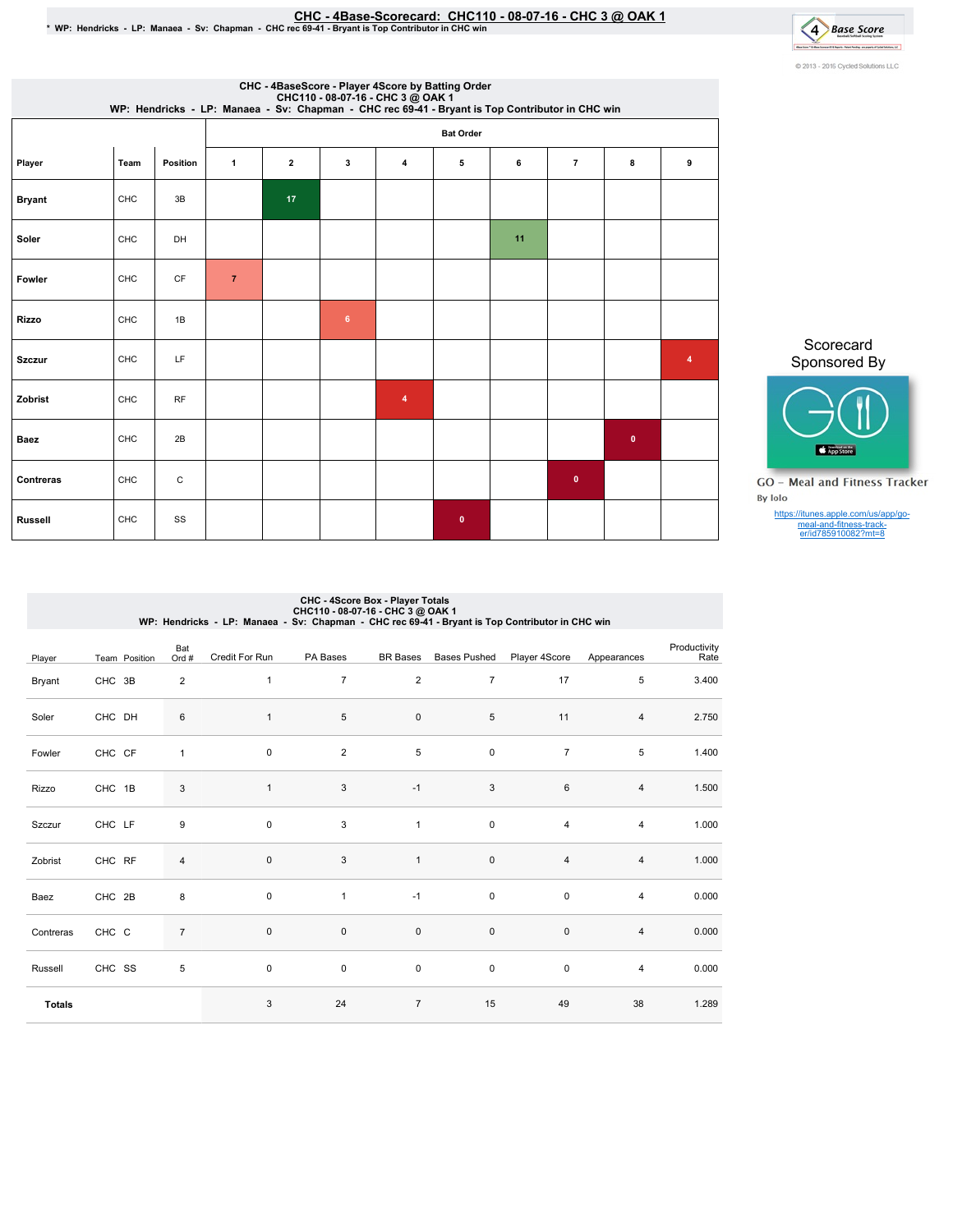## OAK - 4Base-Scorecard: CHC110 - 08-07-16 - CHC 3 @ ОАК 1 ـ 98-07-16 - CHC 3 ي OAK 1<br>• WP: Hendricks - LP: Manaea - Sv: Chapman - CHC rec 69-41 - Bryant is Top Contributor in CHC win



|           | OAK - 4BaseScore - Player 4Score by Batting Order<br>CHC110 - 08-07-16 - CHC 3 @ OAK 1<br>WP: Hendricks - LP: Manaea - Sv: Chapman - CHC rec 69-41 - Bryant is Top Contributor in CHC win |           |           |                      |                      |           |                  |           |                |           |           |
|-----------|-------------------------------------------------------------------------------------------------------------------------------------------------------------------------------------------|-----------|-----------|----------------------|----------------------|-----------|------------------|-----------|----------------|-----------|-----------|
|           |                                                                                                                                                                                           |           |           |                      |                      |           | <b>Bat Order</b> |           |                |           |           |
| Player    | Team                                                                                                                                                                                      | Position  | 1         | $\mathbf{2}$         | 3                    | 4         | 5                | 6         | $\overline{7}$ | 8         | 9         |
| Semien    | OAK                                                                                                                                                                                       | SS        |           |                      |                      |           |                  |           | 10             |           |           |
| Muncy     | OAK                                                                                                                                                                                       | 2B        |           | $\blacktriangleleft$ |                      |           |                  |           |                |           |           |
| Vogt      | OAK                                                                                                                                                                                       | C         |           |                      | $\blacktriangleleft$ |           |                  |           |                |           |           |
| Alonso    | OAK                                                                                                                                                                                       | 1B        |           |                      |                      |           |                  | $\pmb{0}$ |                |           |           |
| Crisp     | OAK                                                                                                                                                                                       | LF        | $\pmb{0}$ |                      |                      |           |                  |           |                |           |           |
| Davis     | OAK                                                                                                                                                                                       | DH        |           |                      |                      | $\pmb{0}$ |                  |           |                |           |           |
| Eibner    | OAK                                                                                                                                                                                       | PH        |           | $\pmb{0}$            |                      |           |                  |           |                |           |           |
| Healy     | OAK                                                                                                                                                                                       | 3B        |           |                      |                      |           |                  |           |                |           | $\bullet$ |
| Smolinski | OAK                                                                                                                                                                                       | CF        |           |                      |                      |           |                  |           |                | $\pmb{0}$ |           |
| Valencia  | OAK                                                                                                                                                                                       | <b>RF</b> |           |                      |                      |           | $\mathbf{0}$     |           |                |           |           |

Scorecard Sponsored By



**GO** - Meal and Fitness Tracker By Iolo

https://itunes.apple.com/us/app/go-meal-and-fitness-track-er/id785910082?mt=8

# OAK - 4Score Box - Player Totals<br>CHC110 - 08-07-16 - CHC10<br>WP: Hendricks - LP: Manaea - Sv: Chapman - CHC rec 69-41 - Bryant is Top Contributor in CHC win

| Player        | Team Position | Bat<br>Ord #     | Credit For Run      | PA Bases       | BR Bases    | <b>Bases Pushed</b> | Player 4Score | Appearances               | Productivity<br>Rate |
|---------------|---------------|------------------|---------------------|----------------|-------------|---------------------|---------------|---------------------------|----------------------|
| Semien        | OAK SS        | $\overline{7}$   | $\mathbf{1}$        | 5              | 0           | $\overline{4}$      | 10            | 3                         | 3.333                |
| Muncy         | OAK 2B        | $\sqrt{2}$       | 0                   | $\mathbf{1}$   | 0           | $\pmb{0}$           | $\mathbf{1}$  | 3                         | 0.333                |
| Vogt          | OAK C         | 3                | $\mathbf 0$         | $\mathbf{1}$   | $\pmb{0}$   | 0                   | $\mathbf{1}$  | $\overline{4}$            | 0.250                |
| Alonso        | OAK 1B        | 6                | $\mathbf 0$         | $\pmb{0}$      | $\pmb{0}$   | $\pmb{0}$           | $\pmb{0}$     | 3                         | 0.000                |
| Crisp         | OAK LF        | $\mathbf{1}$     | $\mathbf 0$         | $\pmb{0}$      | $\pmb{0}$   | $\pmb{0}$           | $\pmb{0}$     | $\overline{4}$            | 0.000                |
| Davis         | OAK DH        | $\overline{4}$   | $\mathsf{O}\xspace$ | $\pmb{0}$      | $\mathsf 0$ | $\pmb{0}$           | $\mathsf 0$   | $\overline{4}$            | 0.000                |
| Eibner        | OAK PH        | $\sqrt{2}$       | $\mathbf 0$         | $\pmb{0}$      | $\pmb{0}$   | $\pmb{0}$           | $\pmb{0}$     | $\mathbf{1}$              | 0.000                |
| Healy         | OAK 3B        | $\boldsymbol{9}$ | $\mathsf 0$         | $\pmb{0}$      | $\pmb{0}$   | $\pmb{0}$           | $\pmb{0}$     | $\sqrt{3}$                | 0.000                |
| Smolinski     | OAK CF        | 8                | $\mathbf 0$         | $\pmb{0}$      | $\pmb{0}$   | 0                   | $\pmb{0}$     | 3                         | 0.000                |
| Valencia      | OAK RF        | $\sqrt{5}$       | $\mathsf{O}\xspace$ | $\pmb{0}$      | $\mathsf 0$ | 0                   | $\mathsf 0$   | $\ensuremath{\mathsf{3}}$ | 0.000                |
| <b>Totals</b> |               |                  | $\mathbf{1}$        | $\overline{7}$ | $\pmb{0}$   | 4                   | 12            | 31                        | 0.387                |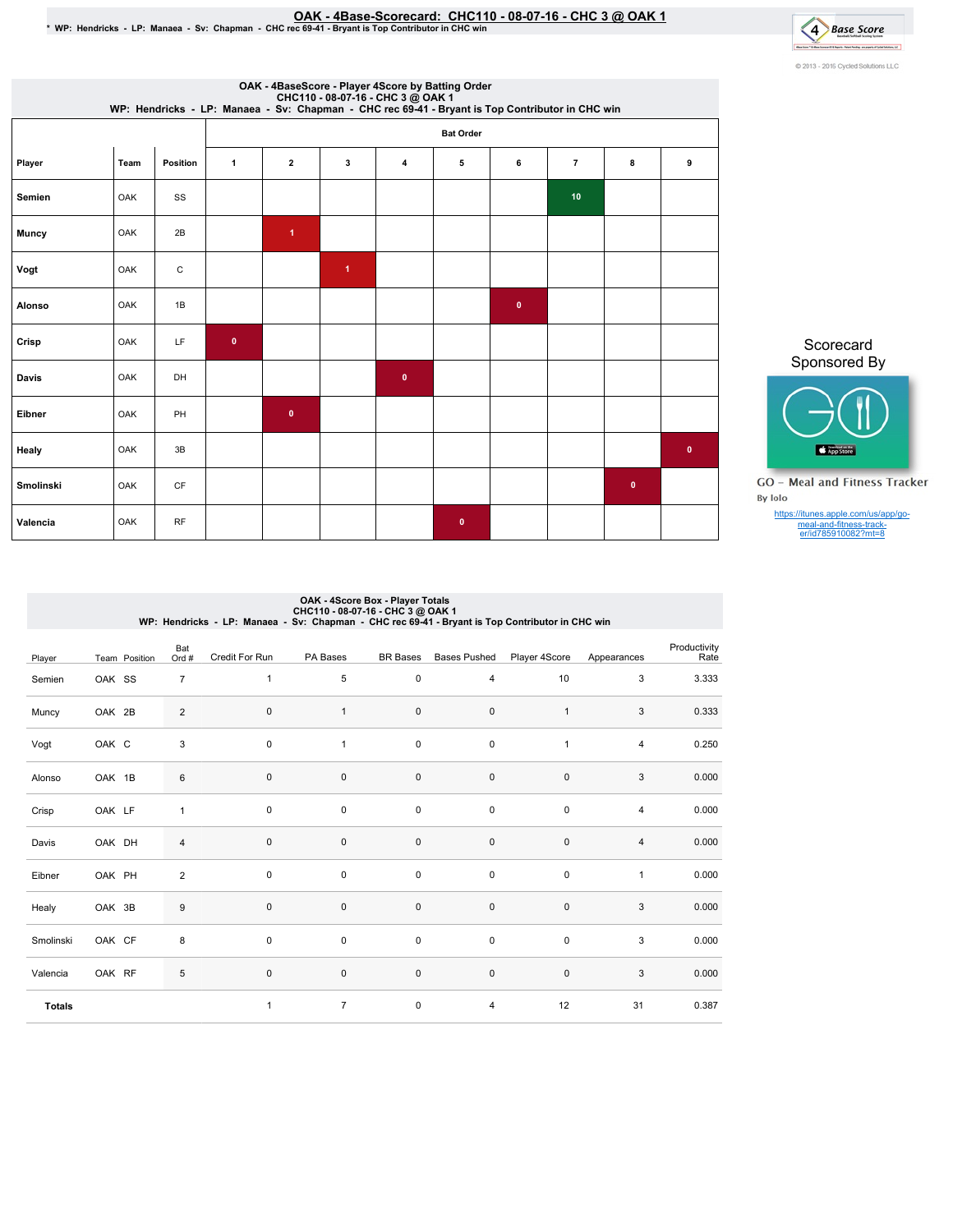| Detail by Bat Order/Player             |               |                    |                        |                      |                          |                     |                         |                           |                           |  |  |
|----------------------------------------|---------------|--------------------|------------------------|----------------------|--------------------------|---------------------|-------------------------|---------------------------|---------------------------|--|--|
| <b>Bat Order</b>                       | Player        | Inning             | Play Text              | LOBStatus            | Credit For Run           | PA Bases            | <b>BR</b> Bases         | <b>Bases Pushed</b>       | Player 4Score             |  |  |
|                                        |               | 01                 | 9                      |                      | $\mathsf{O}\xspace$      | $\mathsf{O}\xspace$ | $\mathsf{O}\xspace$     | $\mathsf{O}\xspace$       | $\boldsymbol{0}$          |  |  |
|                                        |               | 03                 | Walk                   | Left on 3rd          | $\mathbf 0$              | $\mathbf{1}$        | $\overline{\mathbf{c}}$ | $\mathbf 0$               | $\mathsf 3$               |  |  |
|                                        | Fowler        | 05                 | $\sf K$                |                      | $\mathbf 0$              | $\mathsf{O}\xspace$ | $\mathsf 0$             | $\mathsf{O}\xspace$       | $\mathsf{O}\xspace$       |  |  |
| $\mathbf{1}$                           |               | 08                 | 7.Single               |                      | $\mathbf 0$              | $\mathbf{1}$        | 3                       | $\mathsf{O}\xspace$       | $\overline{4}$            |  |  |
|                                        |               | 09                 | $\sf K$                |                      | $\mathbf 0$              | $\mathsf{O}\xspace$ | $\mathsf 0$             | $\mathbf 0$               | $\mathsf{O}\xspace$       |  |  |
|                                        |               |                    |                        | <b>Player Totals</b> | $\underline{0}$          | $\underline{2}$     | $\overline{5}$          | $\underline{0}$           | $\overline{1}$            |  |  |
|                                        |               | 01                 | 8.Single +CS-1-3-6     |                      | $\,0\,$                  | $\mathbf{1}$        | $-1$                    | $\mathsf{O}\xspace$       | $\mathsf{O}\xspace$       |  |  |
|                                        |               | 03                 | Walk                   | Left on 2nd          | $\mathbf 0$              | $\mathbf{1}$        | $\mathbf{1}$            | $\overline{c}$            | $\overline{4}$            |  |  |
| $\overline{\mathbf{c}}$                | <b>Bryant</b> | $06\,$             | .HomeRun LF            |                      | $\mathbf{1}$             | $\overline{4}$      | $\mathsf 0$             | $\overline{4}$            | $\boldsymbol{9}$          |  |  |
|                                        |               | $08\,$             | Walk                   | Left on 3rd          | $\mathbf 0$              | $\mathbf{1}$        | $\overline{c}$          | $\mathbf{1}$              | $\overline{4}$            |  |  |
|                                        |               | 09                 | $\boldsymbol{7}$       |                      | $\mathbf 0$              | $\mathsf{O}\xspace$ | $\mathsf 0$             | $\mathsf{0}$              | $\mathsf{O}\xspace$       |  |  |
|                                        |               |                    |                        | <b>Player Totals</b> | $\overline{1}$           | $\overline{1}$      | $\underline{2}$         | $\underline{\mathcal{I}}$ | 17                        |  |  |
|                                        |               | $01$               | $\,$ 5 $\,$            |                      | $\,0\,$                  | $\mathsf{O}\xspace$ | $\mathbf 0$             | $\mathbb O$               | $\mathsf{O}\xspace$       |  |  |
|                                        |               | 03                 | 3-2-FO +3U-LO-DP       |                      | $\mathbf 0$              | $\mathbf{1}$        | $-1$                    | $-1$                      | $-1$                      |  |  |
| 3                                      | Rizzo         | 06                 | $3\mathsf{U}$          |                      | $\mathbf 0$              | $\mathsf{O}\xspace$ | $\mathsf 0$             | $\mathsf{0}$              | $\mathsf{0}$              |  |  |
|                                        |               | 08                 | 7.Double               | Left on 2nd          | $\mathbf{1}$             | $\overline{c}$      | $\mathsf{O}\xspace$     | $\overline{4}$            | $\boldsymbol{7}$          |  |  |
|                                        |               |                    |                        | <b>Player Totals</b> | $\overline{1}$           | $\underline{3}$     | $\overline{-1}$         | $\underline{3}$           | $\underline{6}$           |  |  |
|                                        |               | $02\,$             | 8.Double               | Left on 3rd          | $\mathsf{O}\xspace$      | $\overline{c}$      | $\mathbf{1}$            | $\mathsf{O}\xspace$       | $\overline{3}$            |  |  |
|                                        |               | 03                 | 3-3U-LO-DP             |                      | $\mathbf 0$              | $\mathsf{O}\xspace$ | $\mathsf{O}\xspace$     | $\mathsf{O}\xspace$       | $\mathsf{O}\xspace$       |  |  |
| $\overline{\mathbf{4}}$<br>$\,$ 5 $\,$ | Zobrist       | 06                 | $4 - 3$                |                      | $\mathsf{O}\xspace$      | $\mathsf{O}\xspace$ | $\mathsf 0$             | $\mathsf{O}\xspace$       | $\mathsf{O}\xspace$       |  |  |
|                                        |               | ${\bf 08}$         | Walk (IBB)             | Left on 1st          | $\mathbf 0$              | $\mathbf{1}$        | $\mathsf 0$             | $\mathsf{O}\xspace$       | $\mathbf{1}$              |  |  |
|                                        |               |                    |                        | <b>Player Totals</b> | $\underline{0}$          | $\underline{3}$     | $\overline{1}$          | $\underline{0}$           | $\underline{4}$           |  |  |
|                                        |               | $02\,$             | $\,6\,$                |                      | $\mathbf 0$              | $\mathsf{O}\xspace$ | $\mathsf 0$             | $\mathsf{O}\xspace$       | $\mathsf{O}\xspace$       |  |  |
|                                        |               | 04                 | $\boldsymbol{7}$       |                      | $\mathsf{O}\xspace$      | $\mathsf{O}\xspace$ | $\pmb{0}$               | $\mathsf{O}\xspace$       | $\mathsf{O}\xspace$       |  |  |
|                                        | Russell       | 06                 | $\boldsymbol{7}$       |                      | $\mathbf 0$              | $\mathsf{O}\xspace$ | $\mathsf 0$             | $\mathsf{O}\xspace$       | $\mathsf{O}\xspace$       |  |  |
|                                        |               | 08                 | $\sf K$                |                      | $\mathbf 0$              | $\mathsf{O}\xspace$ | $\pmb{0}$               | $\mathsf 0$               | $\mathsf{O}\xspace$       |  |  |
|                                        |               |                    |                        | <b>Player Totals</b> | $\underline{0}$          | $\underline{0}$     | $\underline{0}$         | $\underline{0}$           | $\underline{0}$           |  |  |
|                                        |               | 02                 | 7.Single               | Left on 1st          | $\overline{0}$           | 1                   | 0                       | 1                         | 2                         |  |  |
|                                        |               | 04                 | $\,$ 5 $\,$            |                      | $\mathbf 0$              | $\mathsf{O}\xspace$ | $\mathsf 0$             | $\mathsf{O}$              | $\mathsf{O}\xspace$       |  |  |
| 6                                      | Soler         | 07                 | .HomeRun LF            |                      | $\mathbf{1}$             | $\overline{4}$      | $\mathsf 0$             | $\overline{4}$            | 9                         |  |  |
|                                        |               | ${\bf 08}$         | Κ                      |                      | $\mathbf 0$              | $\mathsf{O}\xspace$ | $\mathsf{O}\xspace$     | $\mathsf{O}$              | $\mathsf{O}\xspace$       |  |  |
|                                        |               |                    |                        | <b>Player Totals</b> | $\underline{\mathbf{1}}$ | $\overline{5}$      | $\underline{0}$         | $\overline{5}$            | 11                        |  |  |
|                                        |               | 02                 | $\sf K$                |                      | $\mathsf 0$              | $\mathsf{O}\xspace$ | $\mathsf 0$             | $\mathsf{O}\xspace$       | $\mathsf{O}\xspace$       |  |  |
|                                        |               | 04                 | K-2-3 - out on Bat Int |                      | $\mathbf 0$              | $\mathsf{O}\xspace$ | $\mathsf 0$             | $\mathsf{O}\xspace$       | $\mathsf{O}\xspace$       |  |  |
| $\overline{7}$                         | Contreras     | 07                 | 8                      |                      | $\mathbf 0$              | $\mathsf{O}\xspace$ | $\mathsf 0$             | $\mathbf 0$               | $\mathsf{O}\xspace$       |  |  |
|                                        |               | 08                 | $4 - 3$                |                      | $\mathbf 0$              | $\mathsf{O}\xspace$ | $\mathbf 0$             | $\mathsf{O}\xspace$       | $\mathsf{O}\xspace$       |  |  |
|                                        |               |                    |                        | <b>Player Totals</b> | $\underline{0}$          | $\underline{0}$     | $\overline{0}$          | $\underline{0}$           | $\underline{0}$           |  |  |
|                                        |               | 02                 | Κ                      |                      | $\mathbf 0$              | $\mathbf 0$         | $\mathsf 0$             | $\mathbf 0$               | $\mathsf{O}\xspace$       |  |  |
|                                        |               | 05                 | $6 - 3$                |                      | $\mathbf 0$              | $\mathsf{O}\xspace$ | $\mathbf 0$             | $\mathsf{O}$              | $\mathsf{O}\xspace$       |  |  |
| 8                                      | Baez          | $07\,$             | 8.Single +CS-2-4       |                      | $\mathsf 0$              | $\mathbf{1}$        | $-1$                    | $\mathsf 0$               | $\mathsf{O}\xspace$       |  |  |
|                                        |               | 09                 | 8                      |                      | $\mathsf 0$              | $\mathsf{O}\xspace$ | $\mathbf 0$             | $\mathsf{O}\xspace$       | $\mathsf{O}\xspace$       |  |  |
|                                        |               |                    |                        | <b>Player Totals</b> | $\underline{0}$          | $\overline{1}$      | $\overline{-1}$         | $\underline{0}$           | $\underline{0}$           |  |  |
|                                        |               | 03                 | 7.Double +FO'd-3-2     |                      | $\mathsf{O}\xspace$      | $\overline{c}$      | $\mathbf{1}$            | $\mathsf{O}\xspace$       | $\ensuremath{\mathsf{3}}$ |  |  |
|                                        |               | 05                 | $\mathsf 3$            |                      | $\mathbf 0$              | $\mathsf{O}\xspace$ | $\mathbf 0$             | $\mathsf{O}\xspace$       | $\mathsf{O}\xspace$       |  |  |
| 9                                      | Szczur        | $07\,$             | $6 - 3$                |                      | $\mathsf{O}\xspace$      | $\mathsf{O}\xspace$ | $\mathsf{O}\xspace$     | $\mathsf{O}\xspace$       | $\mathsf{O}\xspace$       |  |  |
|                                        |               | $09\,$             | 5.Single bunt hit      | Left on 1st          | $\mathbf 0$              | $\mathbf{1}$        | $\mathbf 0$             | $\mathsf{O}\xspace$       | $\mathbf{1}$              |  |  |
|                                        |               |                    |                        | <b>Player Totals</b> | $\underline{0}$          | $\underline{3}$     | $\overline{1}$          | $\underline{0}$           | $\overline{4}$            |  |  |
|                                        |               | <b>Grand Total</b> |                        |                      | $\underline{3}$          | 24                  | $\overline{1}$          | 15                        | 49                        |  |  |

### <u>CHC - 4Base-Scorecard: CHC110 - 08-07-16 - CHC 3 @ OAK 1</u>

\* WP: Hendricks-LP: Manaea- Sv: Chapman- CHC rec 69-41 - Bryant is Top Contributor in CHC win